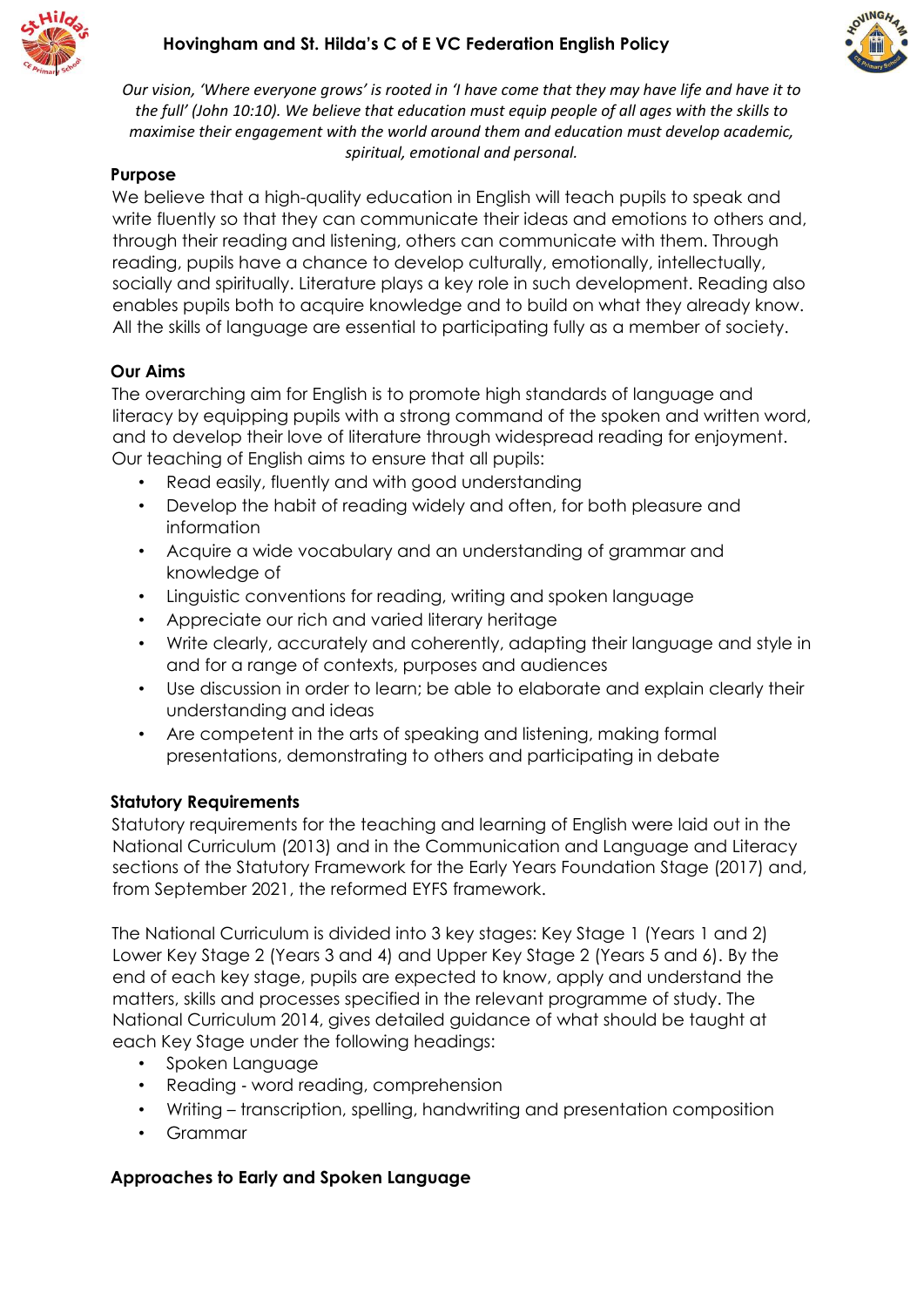



#### **Intent**

We want all children to develop a love of language. **Early Language Development** is integral to our approach to English in the EYFS and in Years 1-6. We aim to develop our children's ability to use spoken and written language to communicate effectively – to listen, speak, read and write both in and for a wide range of contexts, purpose and audiences.

As soon as children enter our schools, we place a great emphasis on developing their oracy skills. We have a firm belief that if children "can't speak it, they can't write it" therefore children are constantly encouraged to articulate their sentences before beginning to write them down. The focus on oracy continues as children progress through the school with strategies used across the curriculum, throughout the school.

In the early years, through promoting a love of storytelling and books, as well as facilitating high quality adult interactions, we provide children with the opportunities to explore language and vocabulary in a range of contexts. Children are excited and enthusiastic to use their enriched knowledge of words and take this back into their play and learning both within and outside of the classroom environment. Adults are tuned into spotting the teachable moments, to draw out ambitious and top-tier vocabulary from high quality texts.

#### **Implementation**

We promote **early language development** in a number of different ways...

#### **High quality adult interactions**

- **Story telling**
- Retelling well-known stories
- Helicopter stories: taking the children's own ideas and scribing their story. Children have the opportunity to act their stories out.

#### **Talking time**

- Discrete, teacher-led sessions that promote children's confidence and enjoyment of using spoken language.
- Book talk sessions focused on Reading for Pleasure books that children take home.
- **Literature and language rich environments** •

Books in all areas of provision.

- High quality adult interactions that focus on enhancing vocabulary
- Open ended resources that promote imaginative play and language development.
- **Daily singing and rhyme time**
- Every day, our EYFS classes have 10 minutes singing and rhyme time.
- **O** These include well-known nursery rhymes and songs, as well as number songs and opportunities to sing current songs that the children love!

#### **Poetry**

- Each class in EYFS use poetry throughout the day.
- In Nursery, our poetry anthology is Zim Zam Zoom. In Reception, it is Midnight Feasts.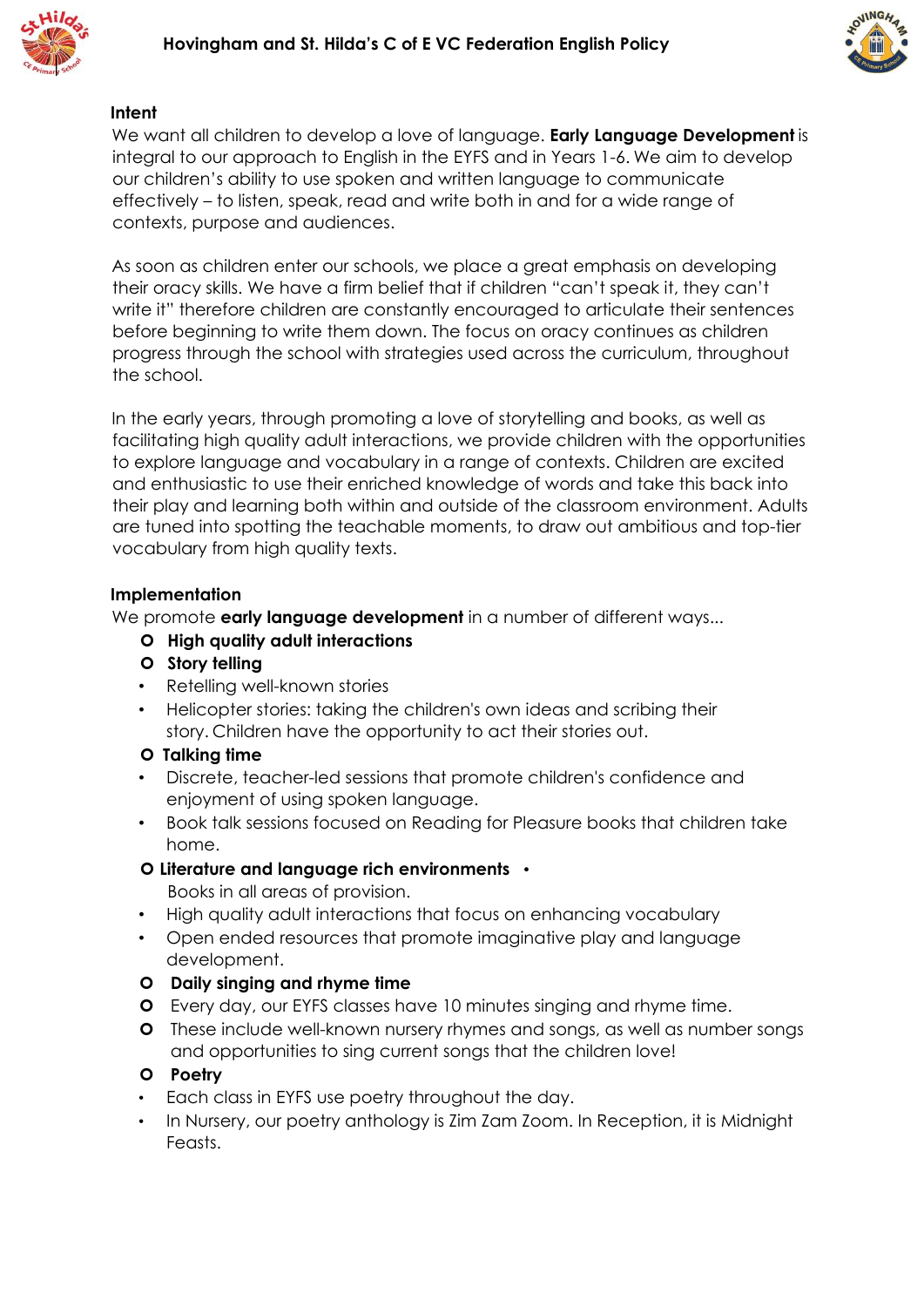



- In Reception, we have a poem of the week, using Trisha Lee's 'Poetry Basket'. Each day, children recite a topical poem that they can remember by heart! **Spoken Language: Throughout the school we …**
- Identify opportunities for speaking and listening in planning and maximising cross-curricular links
- Provide opportunities to use drama, improvisation and performance (e.g., hot seating, freeze frame, puppets, debates etc)
- Provide real life situations to apply their speaking and listening skills e.g., class assemblies, visitors invited into school to share their knowledge and expertise, school performances, class sharing opportunities
- Use talk partners to generate and share ideas in small groups to invent or cement their understanding
- Draw out tier 2 and tier 3 vocabulary from across our reading and experiences and explicitly teach these words

#### **Impact**

We measure the effectiveness and impact of our English curriculum in a variety of ways. The quality of spoken language is evaluated by learning walks, drop-ins, 'pupil voice' discussions, work scrutiny and summative assessments. This informs the subject leader of the impact of new initiatives as well as future areas for improvement. After monitoring, the subject leader provides feedback to the headteacher/staff and governors and identifies areas for development which is then shared with all staff.

The impact of the English curriculum is clearly developing with our revised way of teaching. There is evidence of progress, sustained learning and transferable skills and children are becoming more confident speakers.

#### **ASSESSMENT:**

English will be assessed both formally and informally and using Assessment for Learning, our planning will adapt to the needs of the pupils. We will monitor progress against the spoken language progression which we have adopted.

#### **Approaches to Reading**

#### **Overview:**

We want every child to be a reader, to love reading and to want to read for themselves. We want our children to acquire a wide vocabulary, read fluently and with confidence in any subject by the time they are ready to move to secondary school.

We recognise that each child has their own starting point upon entry to every year group and progress is measured in line with these starting points to ensure that every child can celebrate success.

We follow the National Curriculum 2014 to deliver lessons rich in reading, and phonics through our whole school Systematic Synthetic Phonics programme and our Reading Spine, where high-quality texts are used to deliver all aspects of the English Curriculum. Each book on the Reading Spine has been carefully chosen to match the National Curriculum reading and writing requirements as well as linking to our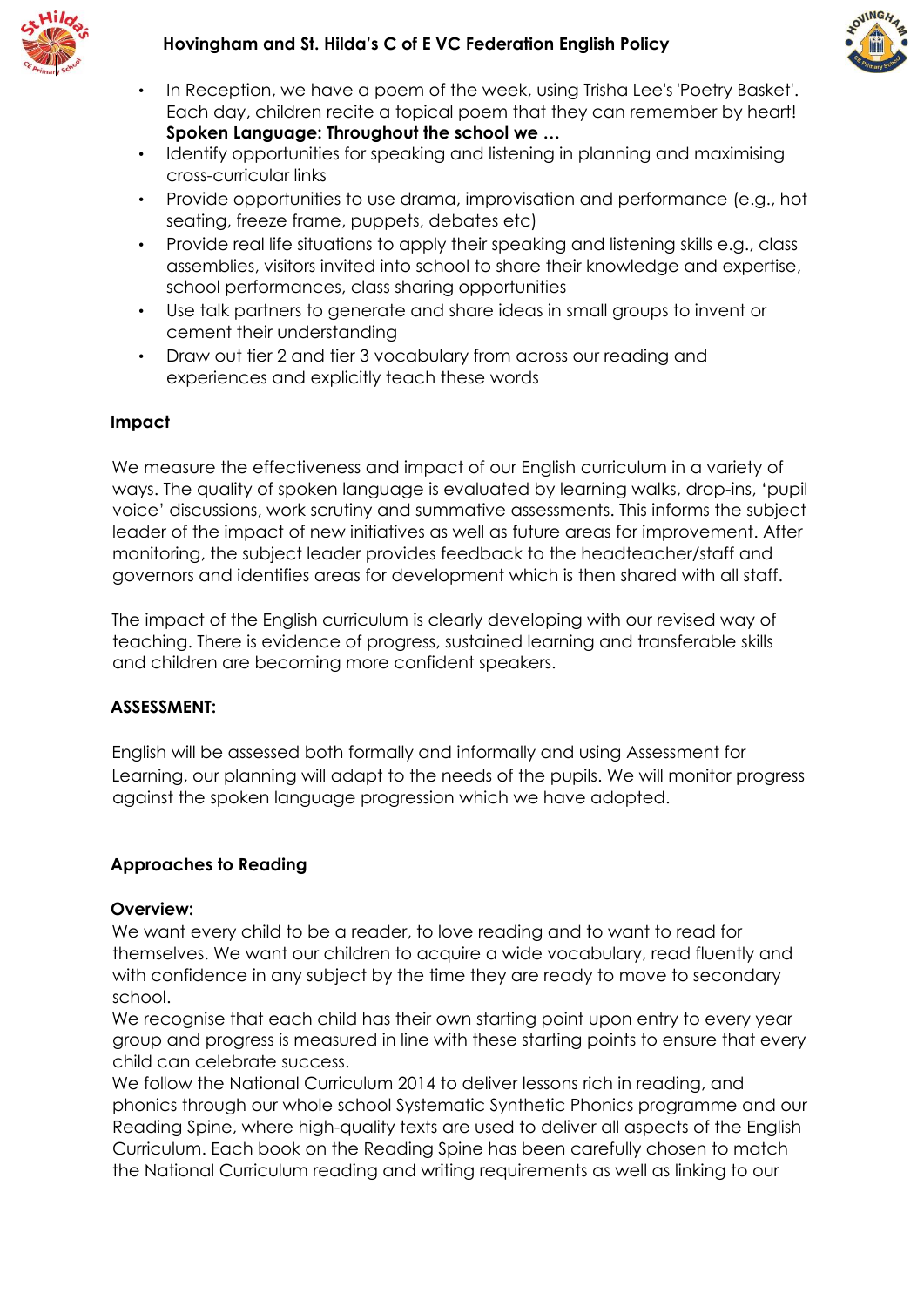



wider curriculum, with history, geography, science and social themes specifically covered. This structure provides the children with a deeper understanding of texts. We think it is important for our children to value the importance of reading to develop and enhance writing and to see a clear purpose and context for writing.

### **Intent**

We promote a love of reading in all children in a text rich environment where children understand how language works. We intend to develop the skills they need to be proficient readers and to interpret texts accurately. We aim to inspire and challenge our children, through a safe, happy and nurturing learning environment, to achieve excellent standards including all aspects of the National Curriculum objectives for reading.

### **Implementation: Phonics**

Our approach is systematic, consistent and rigorous in order for all children to become readers as quickly as possible. We use the same phonics programme across the school providing continuity and a tool for guaranteed progression and to prepare and inspire our children for further learning in reading in secondary school and beyond.



### **Phonics The programme:**

- Phonics is implemented through **Essential Letters and Sounds**. This programme was chosen due to its rigour and fidelity, providing our children with a fast paced, ambitious approach.
- The school has developed sufficient expertise in the teaching of phonics and reading that ensures consistency from one year to the next and there is a priority on CPD for all staff, including the use of ELS/DfE training portal and Federation moderation.

#### **The fundamentals:**

- Children in Nursery are immersed in Foundations for phonics, delivered through taught sessions and in the moment through their play and storytelling.
- The **Phase 2** programme of teaching begins as children enter Reception.
- We ensure the teaching of phonics is systematic and consistent across school. The lessons are always taught at a fast pace to ensure children are highly engaged for the sessions.
- We teach phonics for around 30 minutes a day. In Reception, we build from 10-minute lessons, with additional daily oral blending games, to the full-length lesson as quickly as possible. Each Friday, we review the week's teaching to help children become fluent readers.
- Children make a strong start in Reception: teaching begins in Week 2 of the Autumn term.
- Phonics is taught in a whole class approach. Any gaps in knowledge are addressed through 5-minute boxes (additional to whole-class phonics sessions) from the start of the year in order for children to 'keep up' with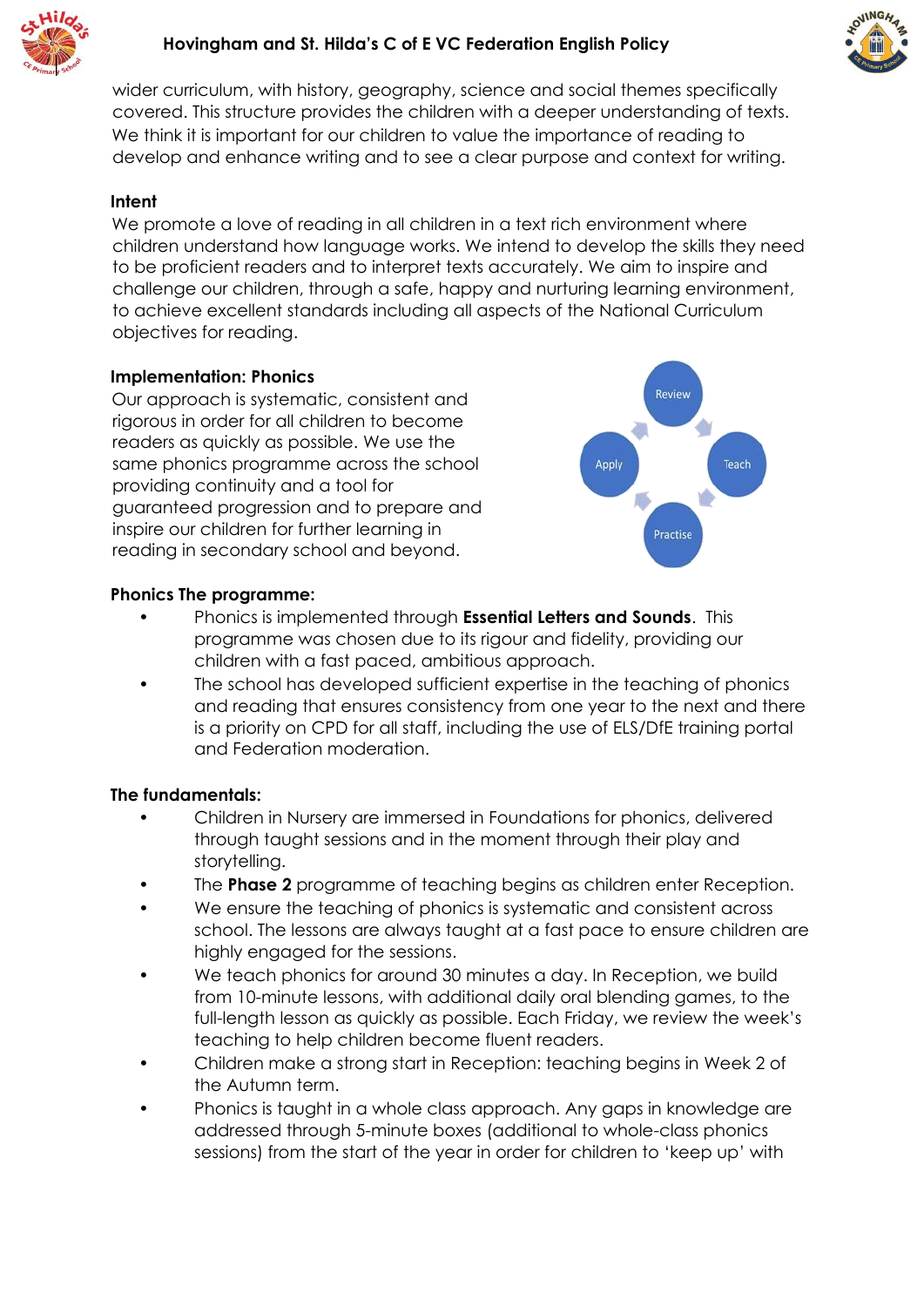



their peers. Therefore, the children then move through the phase groups as one group together,

- We follow the **Essential Letters and Sounds** progression.
- Children in Reception are taught to read and spell words using Phase 2 and 3 GPCs, and words with adjacent consonants (Phase 4) with fluency and accuracy and begin Phase 5 in the final Summer Term.
- Children in Year 1 review Phase 3 and 4 and are taught to read and spell words completing Phase 5 GPCs with fluency and accuracy

| NURSERY Phase 1 Seven aspects:                                                                                                                    |          |           |                   |            |                          |
|---------------------------------------------------------------------------------------------------------------------------------------------------|----------|-----------|-------------------|------------|--------------------------|
| • Environmental sounds<br>• Instrumental sounds<br>• Body percussion<br>• Rhythm and rhyme<br>• Alliteration<br>• Voice sounds<br>• Oral blending |          |           |                   |            |                          |
| <b>RECEPTION</b>                                                                                                                                  |          |           |                   |            |                          |
| Autumn 1                                                                                                                                          | Autumn 2 | Spring 1  | Spring 2          | Summer 1   | Summer 2                 |
| Phase 2                                                                                                                                           | Phase 3* | Phase 3-4 | Phase 3-4 Phase 4 |            | lPhase 5<br>introduction |
| YEAR 1                                                                                                                                            |          |           |                   |            |                          |
| Autumn 1                                                                                                                                          | Autumn 2 | Spring 1  | Spring 2          | Summer 1   | Summer 2                 |
| Phase 5                                                                                                                                           | Phase 5  | Phase 5   | Phase 5           | all phases |                          |

#### **Assessment and extra practice:**

- The assessment of pupils' phonics progress is sufficiently frequent and detailed to identify any pupil who is falling behind the programme's pace, so that targeted support can be given straight away and teachers and teaching assistants can provide extra practice throughout the day for the children who make the slowest progress
- Daily '**keep-up' lessons** ensure every child learns to read.

Any child who needs **additional practice** has daily 'keep-up' support, taught by a fully trained adult. 'Keep-up' lessons match the structure of class teaching, and use the same procedures, resources, and mantras, but in smaller steps with more repetition, so that every child secures their learning. This is extended into Year 2 and 3 for any children for are not fully fluent at reading or has not passed the Phonics Screening Check.

In addition to 'Keep Up' sessions, there are opportunities for repeated practice throughout the day.

The reading curriculum is ambitious for children with SEND and those who are disadvantaged.

We use the **Essential Letters and Sounds half-termly assessments** to identify the gaps in their phonic knowledge and teach to these using the Keep-up resources – at pace.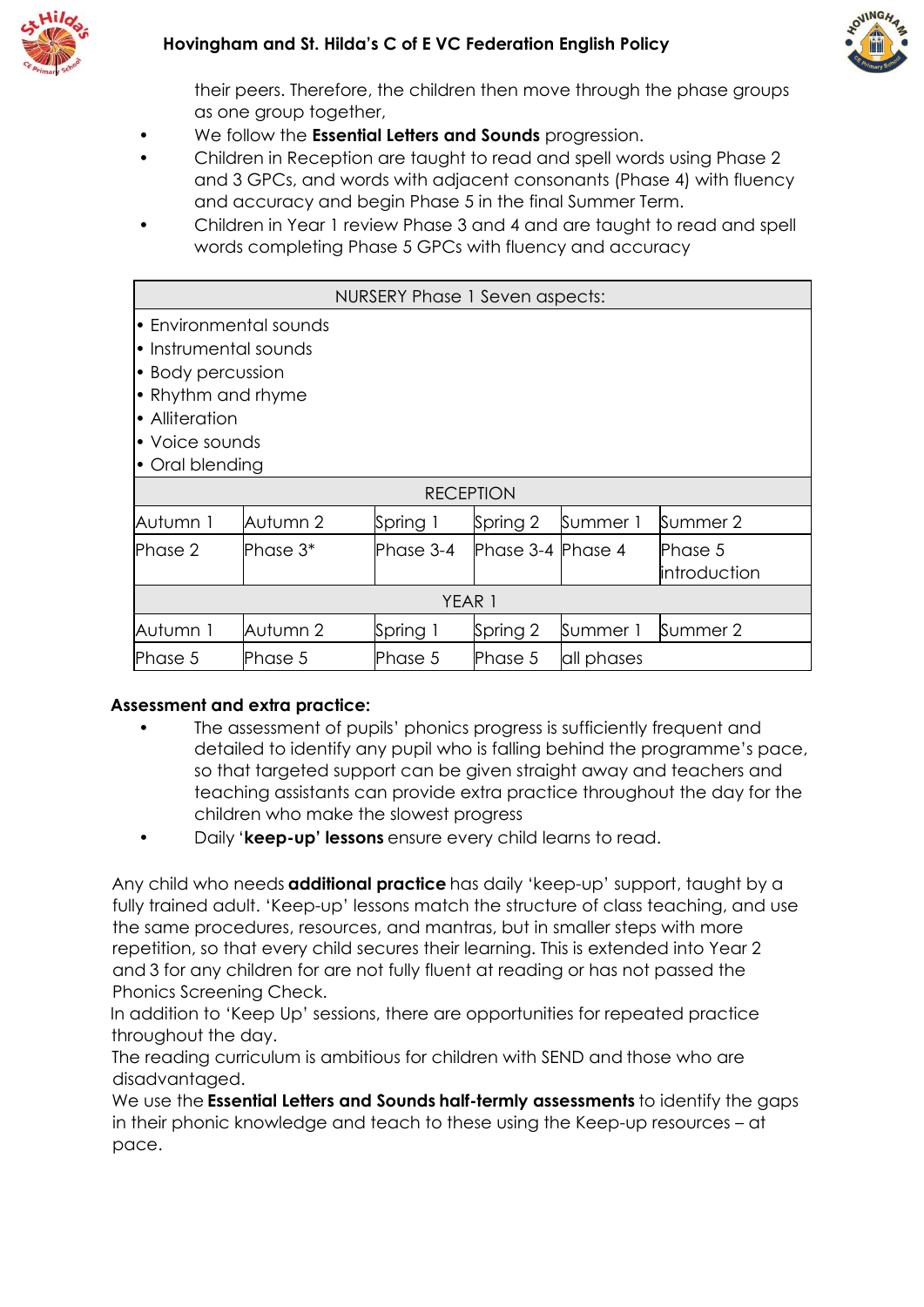



**Regular progress meeting**s are held with all reading teachers in EYFS and KS1 to monitor children making the slowest progress. Children in danger of falling behind, or who are working under expected levels (lower 20%), are swiftly identified and enough additional support is provided to enable them to keep up.

If any child in Year 3 to 6 has gaps in their phonic knowledge when reading or writing, we plan phonics 'catch-up' lessons to address specific reading/writing gaps. These short, sharp lessons last 10 minutes and take place at least three times a week. **Decodable reading books:**

### We teach children to read through **reading practice sessions usually four times a week.** These:

- are taught by a **fully trained adult** to small groups
- use **books matched to the children's secure phonic knowledge** using the Essential Letters and Sounds assessments
- are monitored by the class teacher, who rotates and works with each group on a regular basis.
- Each reading practice session has a clear focus so that the demands of the session do not overload the children's working memory. The reading practice sessions have been designed to focus on three key reading skills:
- **decoding**
- **prosody**: teaching children to read with understanding and expression **comprehension:** teaching children to understand the text.
- In Reception, these sessions start in Week 4. Children who are not yet decoding have **daily additional blending practice** in small groups so that they quickly learn to blend and can begin to read books.
- In Year 2 and 3, we continue to teach reading in this way for any children who still need to practise reading with decodable books.

# **Reading at home:**

- We intend teachers will give pupils sufficient practice in reading and rereading books that match the grapheme-phoneme. correspondences they know, both at school and at home
- Parents are helped to know how best to support children in learning sounds through our **phonics workshops**.
- Reading at home is **strongly promoted**. Teachers ensure that children understand how to work appropriately with decodable books and with shared texts.

# **Implementation: Reading skills and language comprehension:**

- Reading is **implemented** through a holistic approach, whereby children are reading across the curriculum. We focus on developing fluency, confidence, and enjoyment of reading.
- In all classes, there are daily opportunities for teachers to **model reading**, which gives the children the opportunity to understand what is being read as well as listen to excellent use of expression and intonation.
- There is a daily 15-20 minute **story time** usually daily, in each class where adults read aloud.
- Teachers use **our reading spine**, which has mapped core texts that promote children's understanding of vocabulary, grammar, the world and global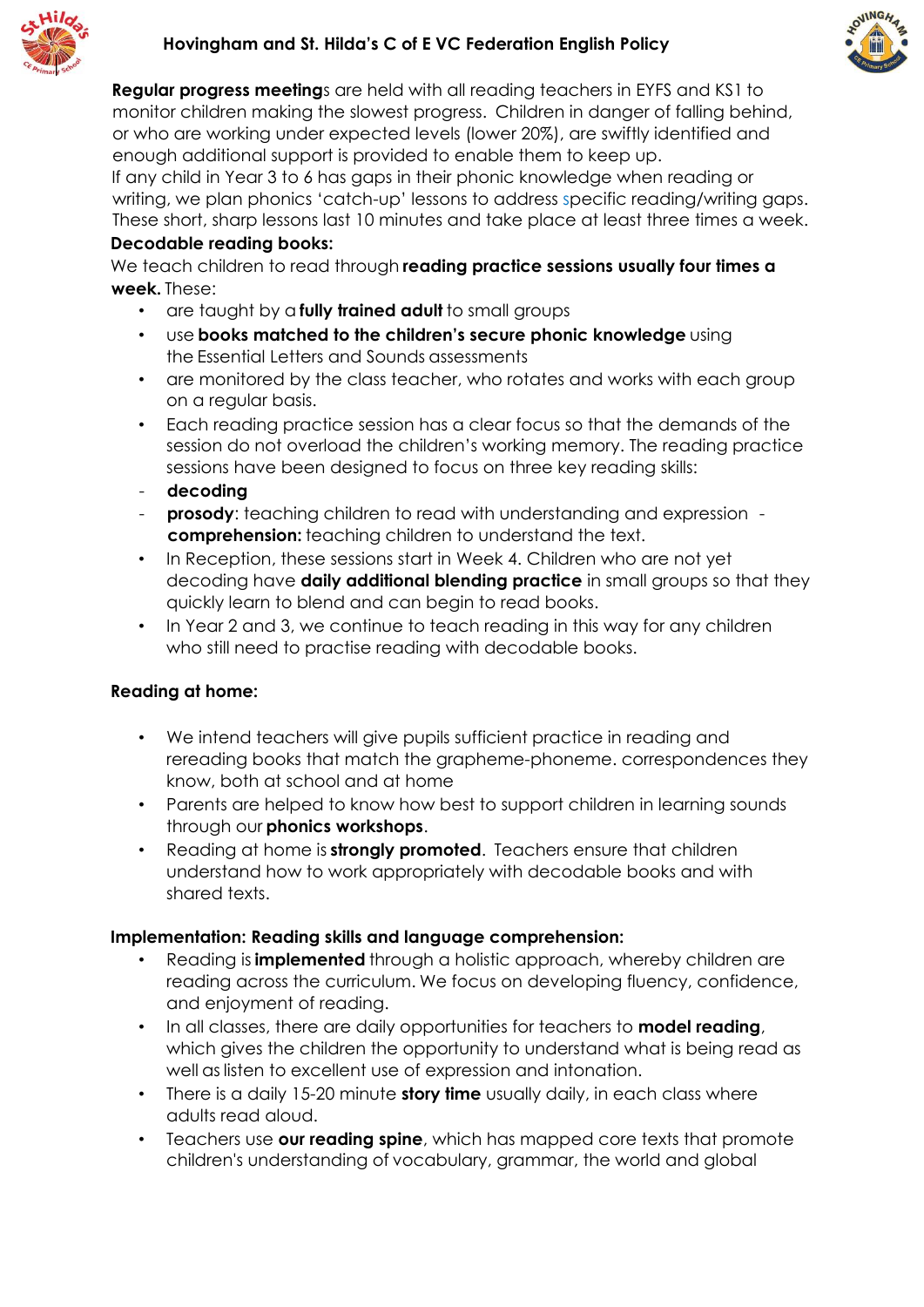



events, as well as improve their ability to communicate effectively. There is a heavy emphasis on revisiting unfamiliar and new vocabulary to support children'[s](https://www.keeblegatewayacademy.org/learning/early-language-development) **[Language Development.](https://www.keeblegatewayacademy.org/learning/early-language-development)**

- We equip our children with a wide 'reading diet' so that they become well rounded readers and they can articulate their learning confidently and to remember knowledge and vocabulary in reading and phonics. We ensure that children with Speech, Language and Communication difficulties including those with 'word gaps' are given every opportunity to close the gaps with their peers and are able to expand their' vocabulary and deepen their understanding of the texts they are reading, through pre teaching and our learning experiences.
- Around school, you will see displays which celebrate books and authors who have inspired us. We have a well-stocked library which children enjoy using. In addition to this, throughout the year the importance of reading is enhanced through activities such as World Book /Poetry Day celebrations.

*NB: We are working hard to ensure that any gaps in learning, as a result of COVID, are closed and pupils meet age related expectations in reading and phonics*  **Relevant, real, inspiring books**

- We are always reviewing our library books to make sure that we are offering our children a wide range of books and stories, in different genres and by various authors. We pride ourselves on ensuring that children have access to books that are both 'Old & Gold' and 'New & Bold'.
- We read from and encourage pupils to read from our recommended book list that are appropriate for each year group.

#### **Early Reading:**

Reading is fundamental to the EYFS curriculum. Listening to stories, poem and rhymes feeds pupils' imaginations, enhances their vocabulary and develops their comprehension. Systematic synthetic phonics play a critical role in teaching children the alphabetic code and, this knowledge is essential for spelling, and supports children's early writing.

#### **Reading: We …**

In **EYFS**, throughout the day in play, through our *in-the-moment* approach to teaching and learning, and during story time, adults consistently model language, vocabulary, and syntax both from books and stories, seeking to introduce new and challenging vocabulary. We will not shy away from words deemed 'too tricky'.   Stories and books are evident in all areas of the classroom to support play-based learning.  

In EYFS, there are planned sessions where children are given **'Time to Talk'** about books they have explored and enjoyed, either at home or school.

In Reception, **We Love to Read**, is taught through a whole class, daily session. These sessions include best practice from **Talk through Stories** and ensure children have a firm understanding of basic **comprehension, inference** and **vocabulary** skills. In the Reception classroom, there are also opportunities for children to blend and read simple words. This builds up over time and is linked to their cumulative phonic knowledge.

In **KS1 and 2.** children are taught reading through a **Whole Class Reading** sequence, where they answer comprehension questions, linked to the **reading domains**. These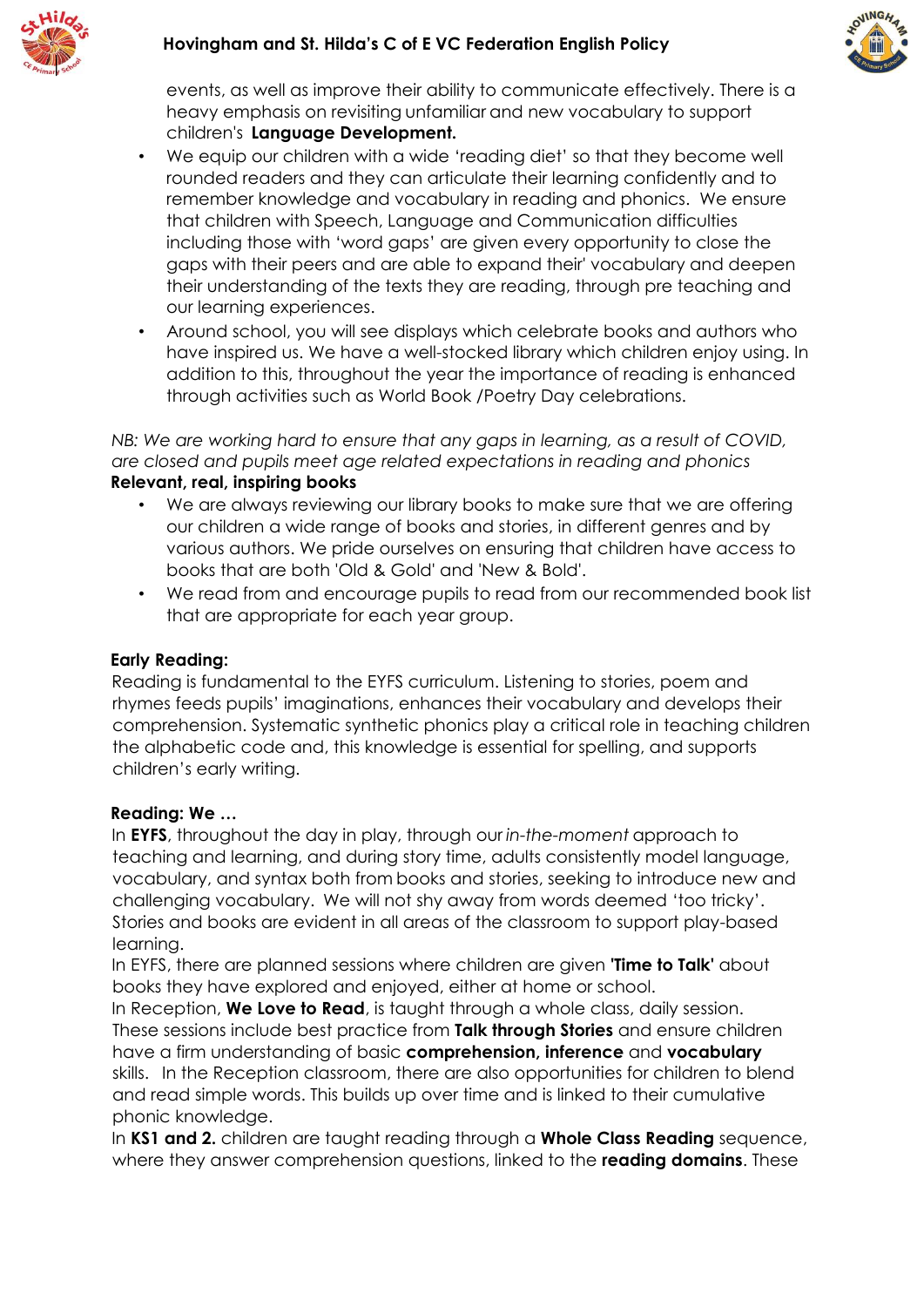



questions require them to think deeply and connect their thinking to evidence from the text.

The ongoing assessment of children's reading progress is sufficiently frequent and detailed to identify any pupil who is falling behind. Where a child falls behind, targeted support is given immediately in line with our '**Keep up, not catch up'**  policy.  

We…

- Enable each pupil to be engaged in meaningful reading activities every day across the curriculum
- Provide each Y1-6 pupil with demonstration comprehension and independent comprehension session using good quality reading comprehension sessions each week
- Ensure we have a good knowledge of the text/ book prior to the session and have pre-read the text
- Ensure all reading sessions are planned for and have an assessment focus using the Immerse and Analyse approach using reading domains
- Ensure that texts are appropriate to the age and stage of the children
- Plan questions which will develop all key areas of being able to read as a reader: e.g., comprehension, inference, deduction
- Hear children in Foundation Stage read individually regularly per week
- In both Nursery and Reception provide children with access to a variety of books inside and outside. Activities will be set up to include books to help and inspire children's learning and adults will model how best to complete tasks/read for pleasure/use role play area
- Regularly hear pupils from KS1-6 read individually and have their reading book changed regularly
- Read to children regularly and have opportunities to experience demonstration reading will occur for a short part of that session
- Ensure all children are to have a reading for pleasure session once a week to encourage enthusiasm passion, fluency and concentration eg DEAR Drop Everything and Read
- Provide opportunities for cross-curricular lessons that regularly include a text based on the current topic
- Encourage pupils to read out loud as often as possible with intonation, volume and with regard for the listener

In **Key Stage 2,** children undertake whole class reading sessions in their class. They meet a range of texts and have daily story, demonstration reading, demonstration comprehension and independent comprehension sessions, each week. They enjoy a wide selection of reading materials to choose from and projects linked to reading.

# **Impact**

We measure the effectiveness and impact of our English curriculum in a variety of ways. The quality of reading and writing in English is evaluated by learning walks,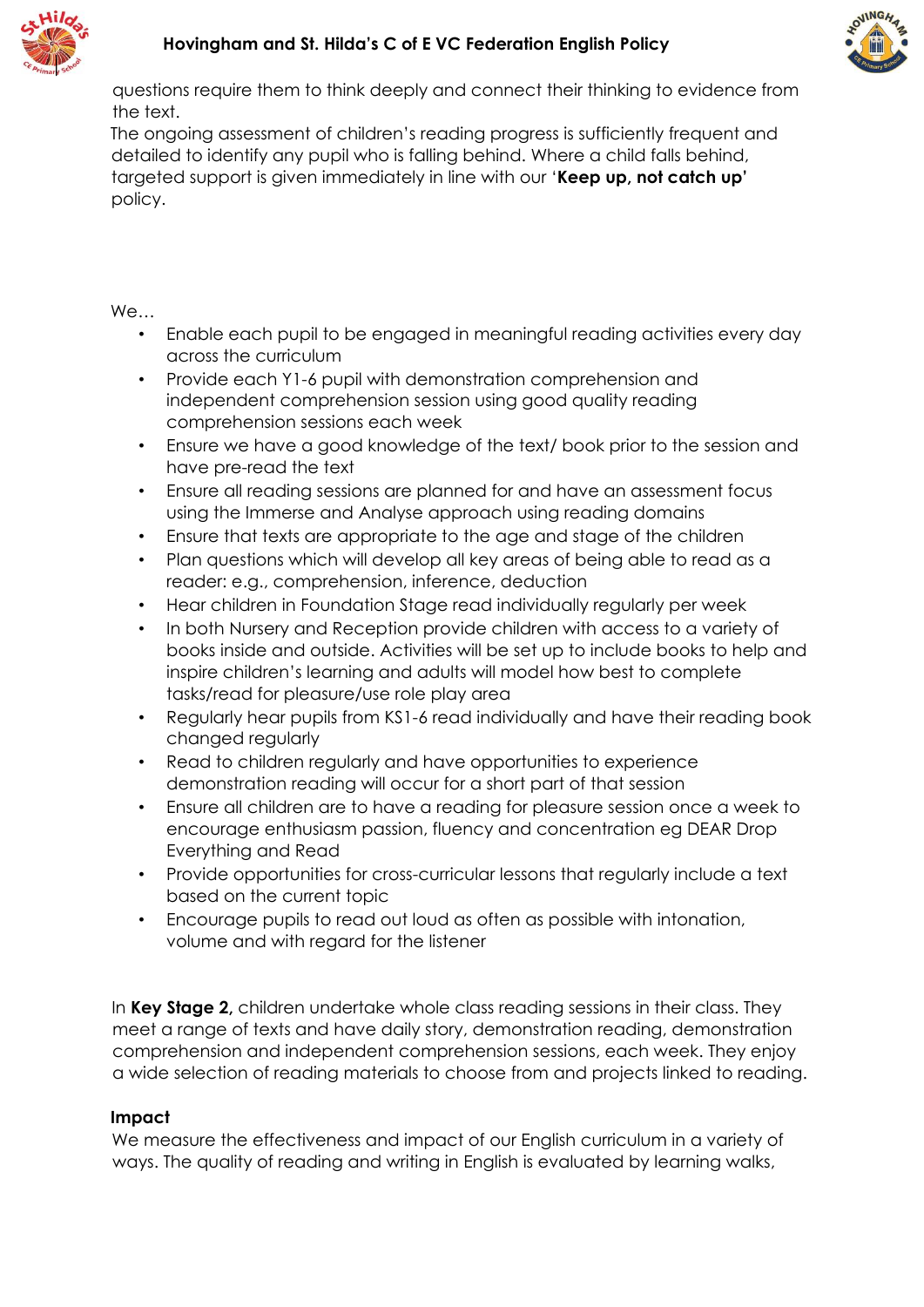



drop-ins, 'pupil voice' discussions, work scrutiny and summative assessments. This informs the subject leader of the impact of new initiatives as well as future areas for improvement. After monitoring, the subject leader provides feedback to the headteacher/staff and governors and identifies areas for development which is then shared with all staff.

Children at our schools will enjoy reading regularly both for information and for enjoyment. They will be able to discuss the books they have read with enthusiasm and recall details. They will be able to apply the features of different writing genres and styles to their own work and are able to write for different audiences and purposes. All pupils, including the weakest readers, will make sufficient progress to meet or exceed age-related expectations (where a pupil has an SEN that is hindering progress, expert advice is sought).

The impact of the English curriculum is clearly developing with our revised way of teaching. There is evidence of progress, sustained learning and transferable skills and children are becoming more confident writers. By the time they are in Upper Key Stage 2, most genres of writing are familiar to them and they are able to apply the skills independently.

### **Our Impact:**

- Phonics teaching is strong, as a result of high-quality coaching and CPD.
- Children become fluent readers by the end of KS1.
- Children are passionate about reading. sharing their love of reading with family and friends.
- Phonics screening check results will be in line with or above national expectations

### **By the end of EYFS our pupils can:**

- Demonstrate understanding of what has been read to them by retelling stories and narratives
- Use their own words and recently introduced vocabulary
- Can anticipate key events in stories
- Can use and understand recently introduced vocabulary during discussions about stories, non-fiction, rhymes and poems and ding role-play
- Can say a sound for each letter in the alphabet and at least 10 digraphs
- Can read words consistent with their phonic knowledge by sound-blending
- Can read aloud simple sentences and books that are consistent with their phonic knowledge, including some common exception words

#### **KS1&2:**

- Every pupil has learned to read, regardless of their background, needs or prior abilities
- The school's phonics and reading standards have matched or exceeded national expectations.
- Pupils have developed a wide vocabulary, language comprehension and a love of reading

#### **Assessment:**

English will be assessed both formally and informally and using Assessment for Learning our planning will adapt to the needs of the pupils.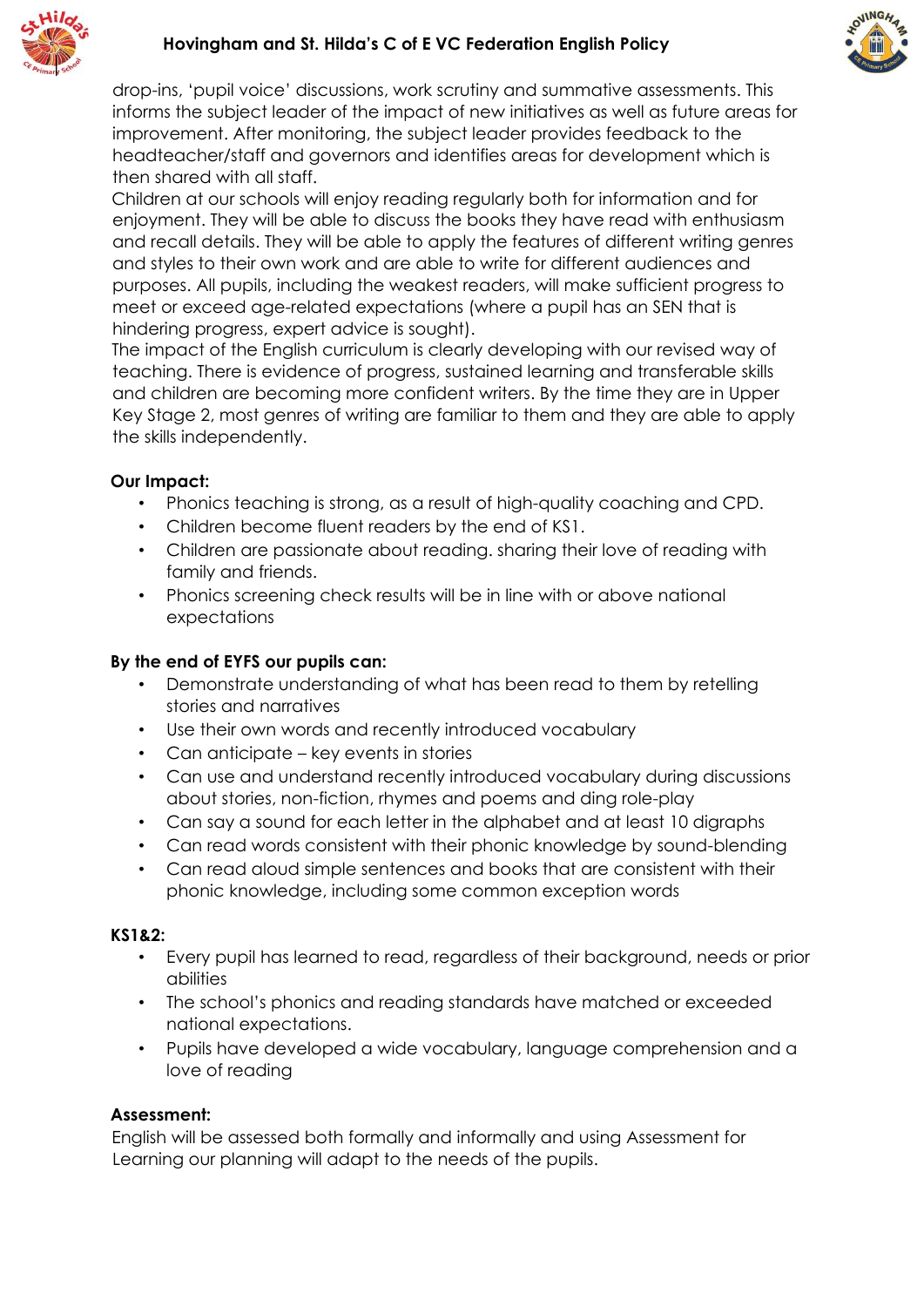



- Pupils will complete informal independent domain assessments at least half termly.
- Evidence from independent and whole class reading sessions as well as written evidence from independent comprehension, cross-curricular reading opportunities, informal observations and the teacher's professional knowledge should be used to inform lesson planning and interventions.

### **Summative assessment - Data collected:**

- Phonics Assessment (half-termly)
- Reading Test Scores (PIRA termly)

### **Approaches to Writing:**

#### **Overview:**

We want all children to develop a love of language. We aim to develop our children's ability to use spoken and written language to communicate effectively – to listen, speak, read and **write** both in and for a wide range of contexts, purpose and audiences. We aim to inspire and challenge our children, through a safe and happy learning environment, to achieve excellent standards in writing, including all aspects of the National Curriculum objectives for writing.

Our innovative approach to teaching writing is aimed at ensuring that all children, regardless of background, need or circumstance, are inspired, engaged and develop a love of writing. We want our children to acquire a wide vocabulary, a good understanding of grammar in context and to be able to spell new words by applying the spelling patterns and rules they learn throughout their time in our school.

We want our children to write clearly, accurately and coherently, adapting their language and style as necessary. We believe that all children should be encouraged to take pride in the presentation of their writing and aim to develop a legible, joined handwriting style by the time they move to secondary school. We want our children to understand that all good writers refine and edit their writing before producing a final published copy therefore we want our children to develop independence in being able to identify their own areas for improvement in a piece of writing and edit their work during and after the writing process.

We recognise that each child has their own starting point upon entry to every year group and progress is measured in line with these starting points to ensure that every child can celebrate success.

We follow the National Curriculum 2014 to deliver lessons rich in writing, spelling, grammar and punctuation through our whole school English curriculum where highquality texts are used to deliver all aspects of the English Curriculum. Each book on the Reading Spine has been carefully chosen to match the National Curriculum reading **and writing** requirements as well as linking to our wider curriculum, with history, geography, science and social themes specifically covered. This structure provides the children with a deeper understanding of different genres. We think it is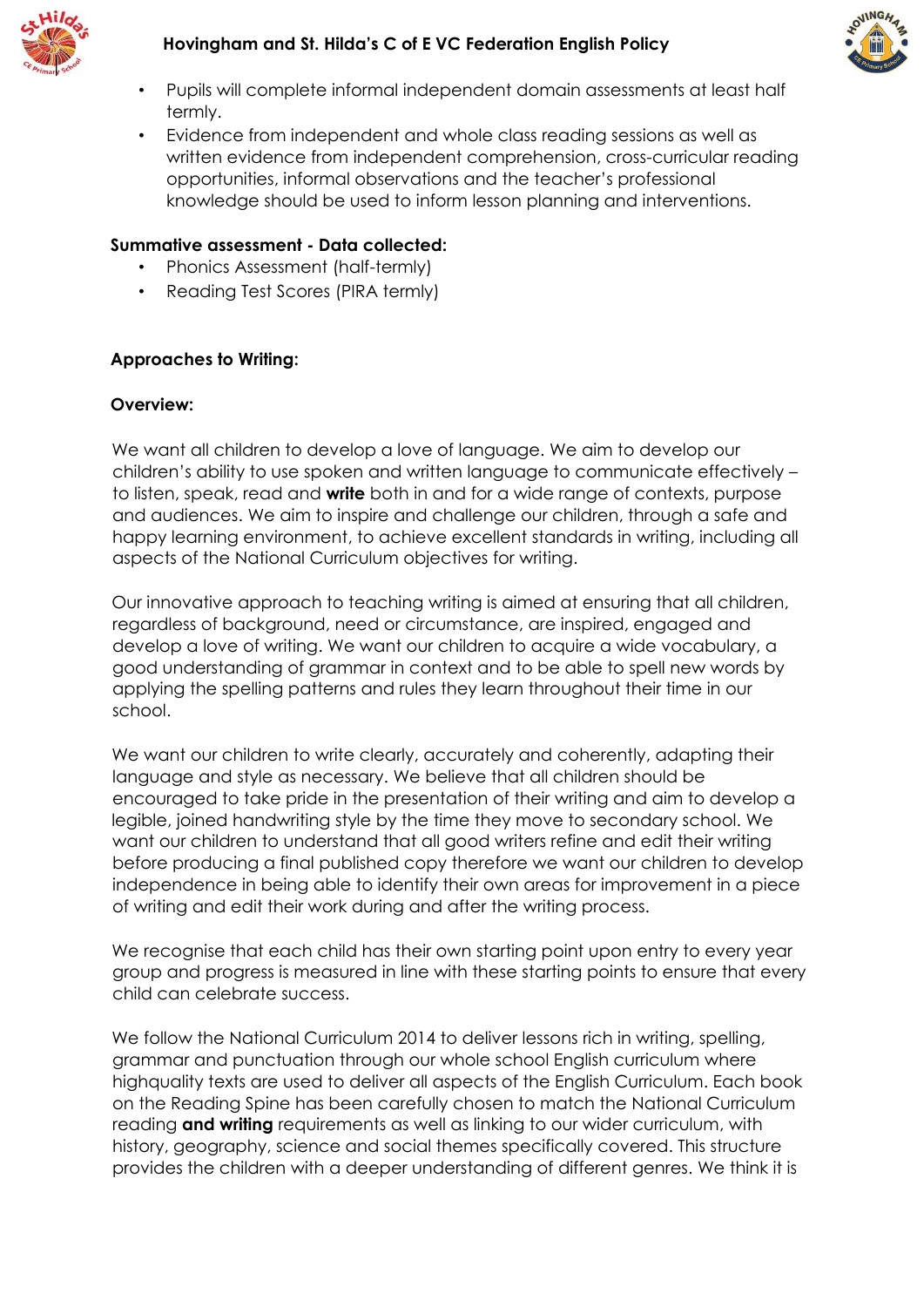



important for our children to value the importance of reading to develop and enhance writing and to see a clear **purpose and context for writing**.

### **Our intent:**

- We teach through using a clear teaching sequence, which builds on children's prior knowledge and skills, and makes meaningful connections in their writing. This is to ensure that all children, particularly those who are disadvantaged and have gaps are able to access the learning and have opportunities to write frequently, with purpose.
- To equip our children with knowledge and skills they need in order to write in a range of styles and genres
- To inspire a love for writing so that children have a sense of pride when publishing their work
- To enable our children to articulate their learning confidently and to remember knowledge and vocabulary
- To provide a consistent whole school approach to teaching spellings
- To ensure that any gaps in learning, as a result of COVID, are closed and pupils meet age related expectations in writing
- To prepare and inspire our children for further learning in writing in secondary school and beyond
- To ensure that staff are confident in their subject knowledge and the sequence of the curriculum.



# **Our implementation: Writing**

Early writing is taught through early mark making. Then when the children begin phonics, they are taught the correct letter formations. This begins with writing CVC words, moving onto short sentences using the sounds they have been taught. EYFS children are encouraged to write independently during continuous and enhanced provision.

From Y1-Y6, the English curriculum is taught by studying the high-quality text from the Reading Spine, from which various writing opportunities are then derived. Each week, the children are taught to develop their understanding, exploring key themes, events, plot or structure of the texts/experience being studied. From the text/experience, children are taught the grammar elements of the NC, corresponding to the genres being written as part of the writing process. Children are then supported in how to apply the grammatical content taught in identifying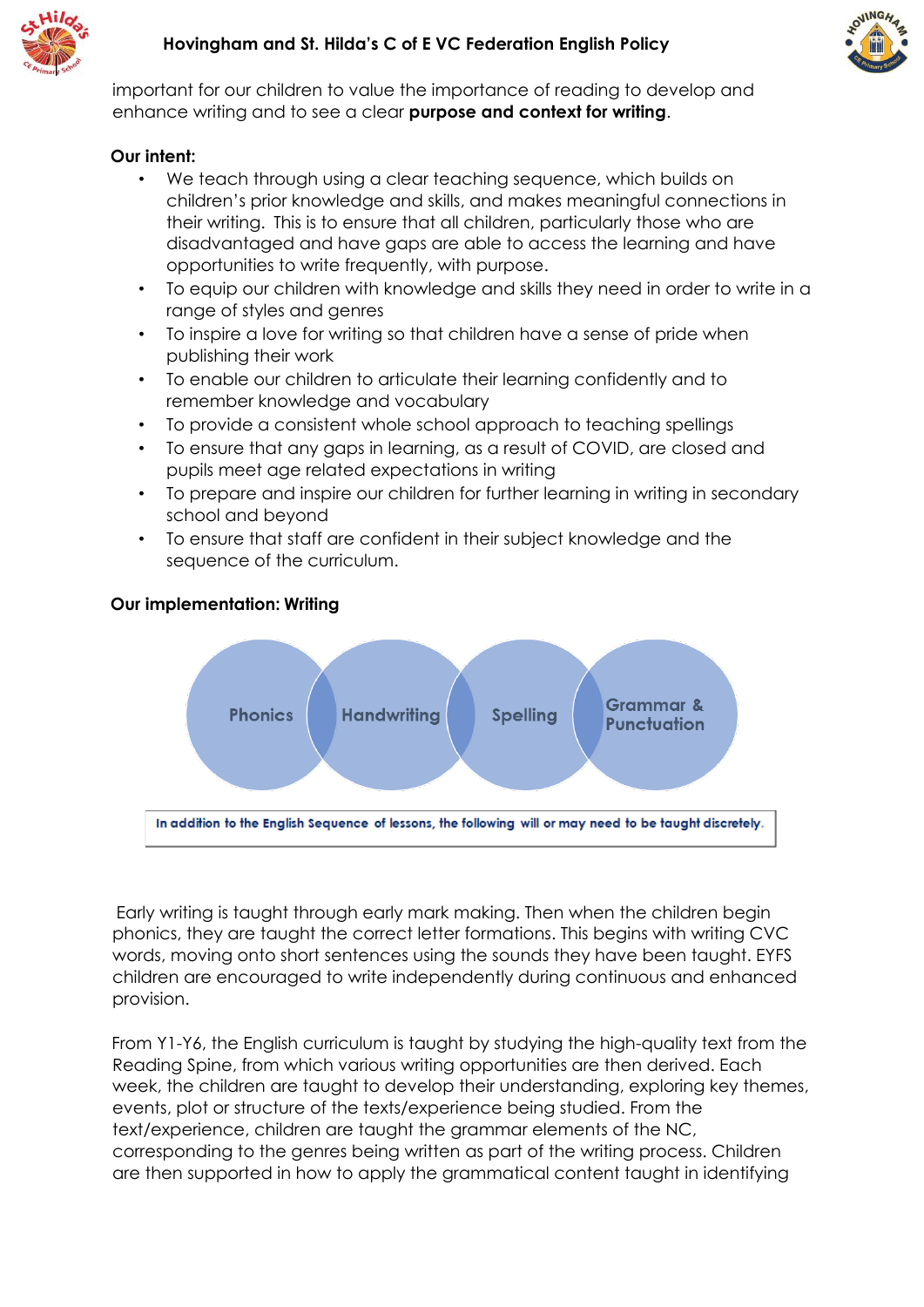



features of a high-quality modelled text (WAGOLL: 'What a Good One Looks Like') before progressing to plan, write and edit a written piece which matches the purpose and audience. Children receive regular feedback from both teachers and their peers in the writing process.

We aim to provide our pupils with a 'language rich' environment and within our classrooms, we explore ambitious vocabulary in all lessons and use our working walls to acquire an understanding of new and unknown words as well as words in our Tier 2 and Tier 3 lists. We use the Twinkl Spelling scheme for children in Y1-6 (Y3-6 in a twoyearly rotation). Children are given weekly words to learn at school and at home in preparation for a spelling test at the end of the week. We adopt a cross-curricular approach throughout the school to enable the skills that are learnt through the English curriculum to be applied in all other subject areas.

In EYFS writing is taught through discrete phonics teaching and a play-based curriculum. Opportunities for mark marking are provided in all areas of provision with adults regularly encouraging and modelling the purpose of writing. Physical development is a high priority both indoors and outdoors. Children in Reception are provided with writing opportunities in each area of the classroom. High-quality core texts are chosen to inspire high quality published writing. From

Year 1 – Year 6, a 3-stage approach is followed. Pupils are stimulated to write via an '**Immerse, Analyse and Write'** approach, utilising techniques from 'The Write Stuff', Talk for Writing, CLPE etc

**Immerse** via a text/ film/experience **Analyse**: tools/techniques/ideas **Write**: Initiate/Model/Enable.

At the analyse stage pupils will be provided with opportunities to study the features of the writing that indicates the **purpose** of the writing: **inform, entertain, persuade or instruct**

- Over two-three weeks, children identify key features of a WAGOLL (what a good one looks like) identify and collect key vocabulary, learn grammatical skills and then plan, draft, edit and publish high quality writing.
- Each child has the opportunity to study a suitable poem or poems (linked to the topic theme) and write a fiction piece and non-fiction text each half term.
- Writing is a golden thread which runs throughout all of our learning opportunities.
- Keep Up Not Catch Up progress sweeps ensure that teachers are clear on who is making progress and allows for immediate feedback.
- Pupils have opportunities to respond to feedback and marking to ensure that all children have equal opportunities to meet at least age-related expectations
- We ensure pupils record text modelling and story maps into their book
- Staff mark all writing according to the school marking and feedback policy and provide children with opportunities to edit their work based on their comments
- Pupils have frequent opportunities to observe writing modelled by the teacher
- Pupils have frequent opportunities to participate in shared writing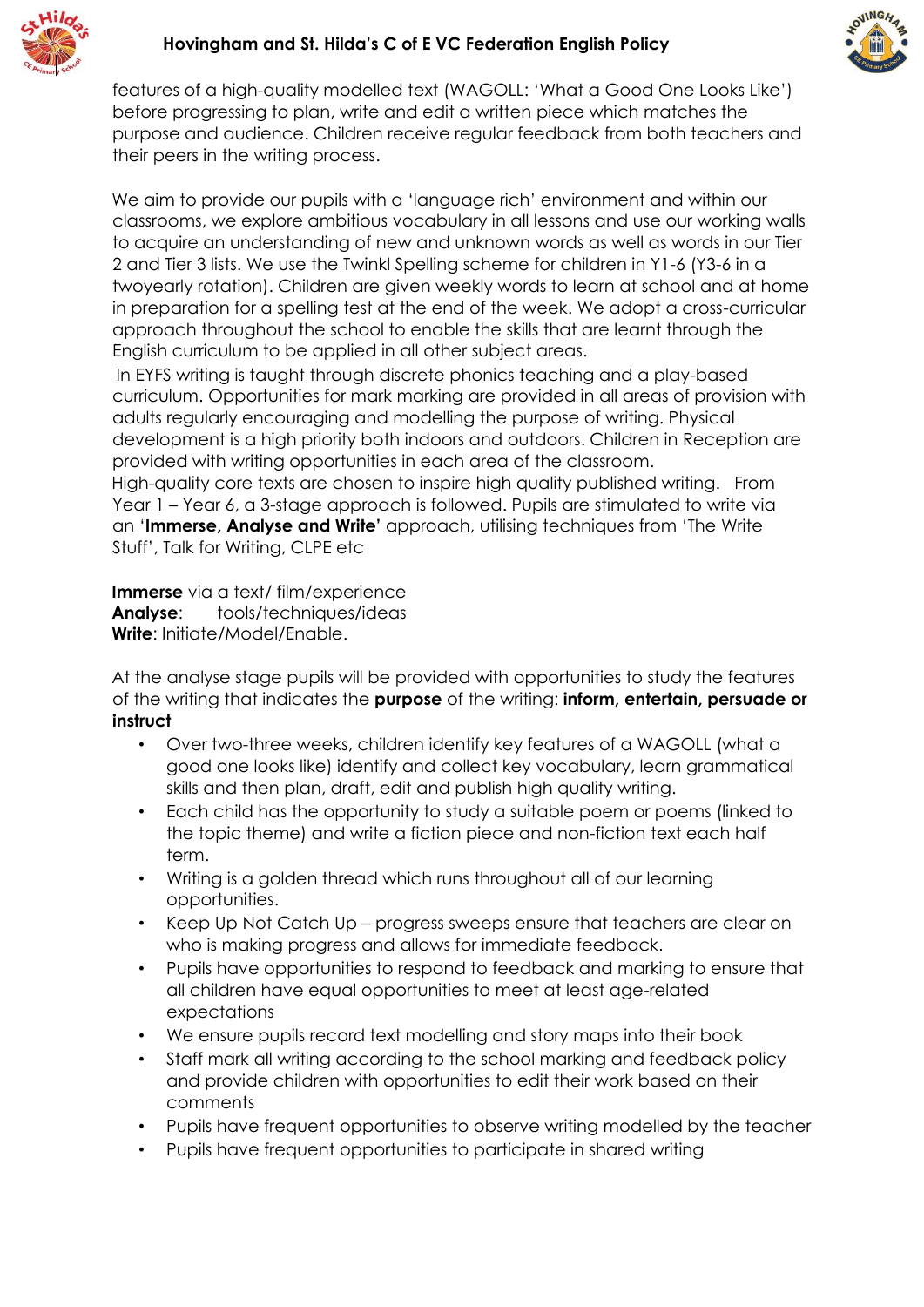



- Teachers ensure classrooms have 'Word Walls' where tier 2 /3 and subject specific vocabulary is captured that supports pupils in extending their vocabulary and this is used regularly in lessons.
- 'Working Wall' are available to support children's writing in each classroom
- Staff allow pupils to 'magpie' and record vocabulary/synonyms that they will want to use at a further date
- Teachers provide pupils with writers' tool kits to identify the language and layout features of fiction and non-fiction texts plus tool kits for the different purposes of writing e.g. persuade
- Children who are working above national expectations are supported through immediate and ongoing feedback throughout writing lessons. Where appropriate, feedback and marking may be used to provide additional opportunities to use greater depth features in their writing.
- Our writing curriculum is ambitious for children with SEND and those who are disadvantaged. Teachers and support staff provide additional adult support, scaffold and resources to ensure that children can access the task set. In addition, feedback and marking response opportunities are used to ensure progress is made.
- Our wider curriculum and extra-curricular opportunities mean that children are provided with a wide range of experiences, which will have a positive impact on their understanding of the wider world and imagination.
- There is a priority on CPD for teachers to further develop skills and pedagogy. moderation.



# **Spellings: We will…**

Ensure pupils receive their spelling teaching by following our spelling progression using the Twinkl Spelling Planning and ensured these are applied throughout the week

Ensure accurate spelling is expected in pupils' writing and where errors occur, pupils should at an age-appropriate level correct following NYCC guidance

# **Handwriting: We will…**

- Teach from<https://teachhandwriting.co.uk/ks1-route-c-letter-choices.html>
- Ensure all pupils in the EYFS have opportunities for mark making and are taught how to form their letters correctly
- Ensure all children from summer term following the phonic check in Year 1 onwards are taught to use the cursive handwriting script. All letters start from the same entry point on the line and the pencil should not leave the page for each word
- Ensure that from Year 2 children are expected to use the diagonals for joined writing and begin to join up their writing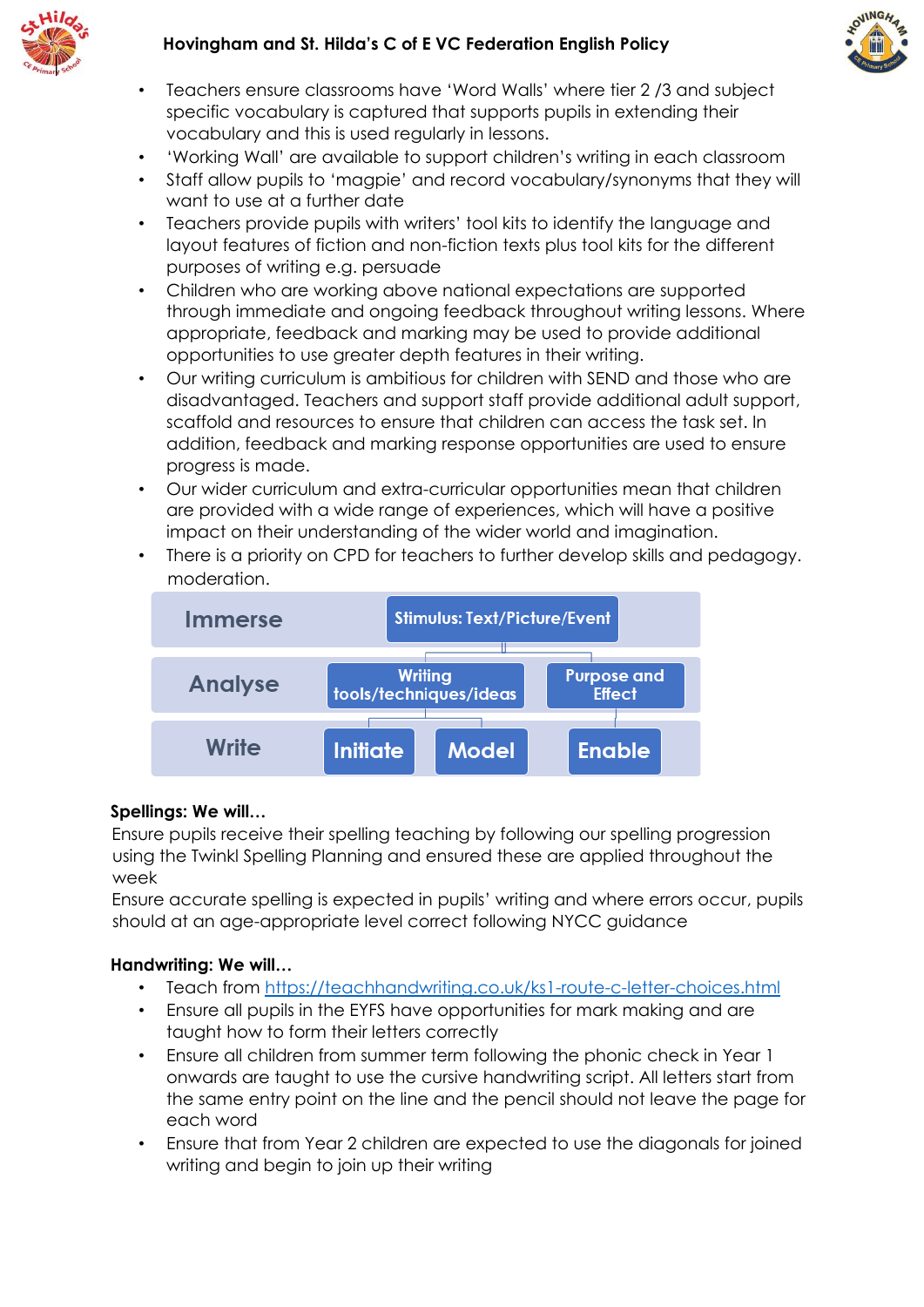



- Ensure that all staff model the handwriting cursive script when they write for any purpose within the classroom
- Expected pupils to write in this style of handwriting whenever they write, in all subjects (alternative forms of recording may be suitable for some pupils with handwriting difficulties for more extensive pieces and especially at the drafting part of the process)

# **IMPACT**

We measure the effectiveness and impact of our English curriculum in a variety of ways. The quality of writing in English is evaluated by learning walks, drop-ins, 'pupil voice' discussions, work scrutiny and summative assessments. This informs the subject leader of the impact of new initiatives as well as future areas for improvement. After monitoring, the subject leader provides feedback to the headteacher/staff and governors and identifies areas for development which is then shared with all staff.

Children at our schools will be able to apply the features of different writing genres and styles to their own work and are able to write for different audiences and purposes. All pupils, including the weakest writers, will make sufficient progress to meet or exceed age-related expectations (where a pupil has an SEN that is hindering progress, expert advice is sought).

The impact of the English curriculum is clearly developing with our revised way of teaching. There is evidence of progress, sustained learning and transferable skills and children are becoming more confident writers. By the time they are in Upper Key Stage 2, most genres of writing are familiar to them and they are able to apply the skills independently.

- Our pupils are passionate about writing
- Our pupils can access and follow an ambitious writing curriculum that has our vision for exceptionally high expectations as a driver
- Pupils' standards in books are very strong
- Our end of key stage data is in line with, or above, national benchmarks.

#### **ASSESSMENT:**

English will be assessed both formally and informally and using Assessment for Learning our planning will adapt to the needs of the pupils.

#### **WRITING**

- 1x per term, each child's writing should be assessed by highlighting the Writing Checklists to show where evidence of skills is secure. This is generally when a skill has been accurately and independently used 3 times
- Within key stages, moderation of writing should take place prior to data being submitted each term
- Weekly spelling tests and independent writing
- At the end of a unit, children should be given the chance to write an independent piece of writing

# **Summative assessment - Data to be collected:**

- Writing Teacher Assessment (termly)
- SPAG Rising Stars (termly)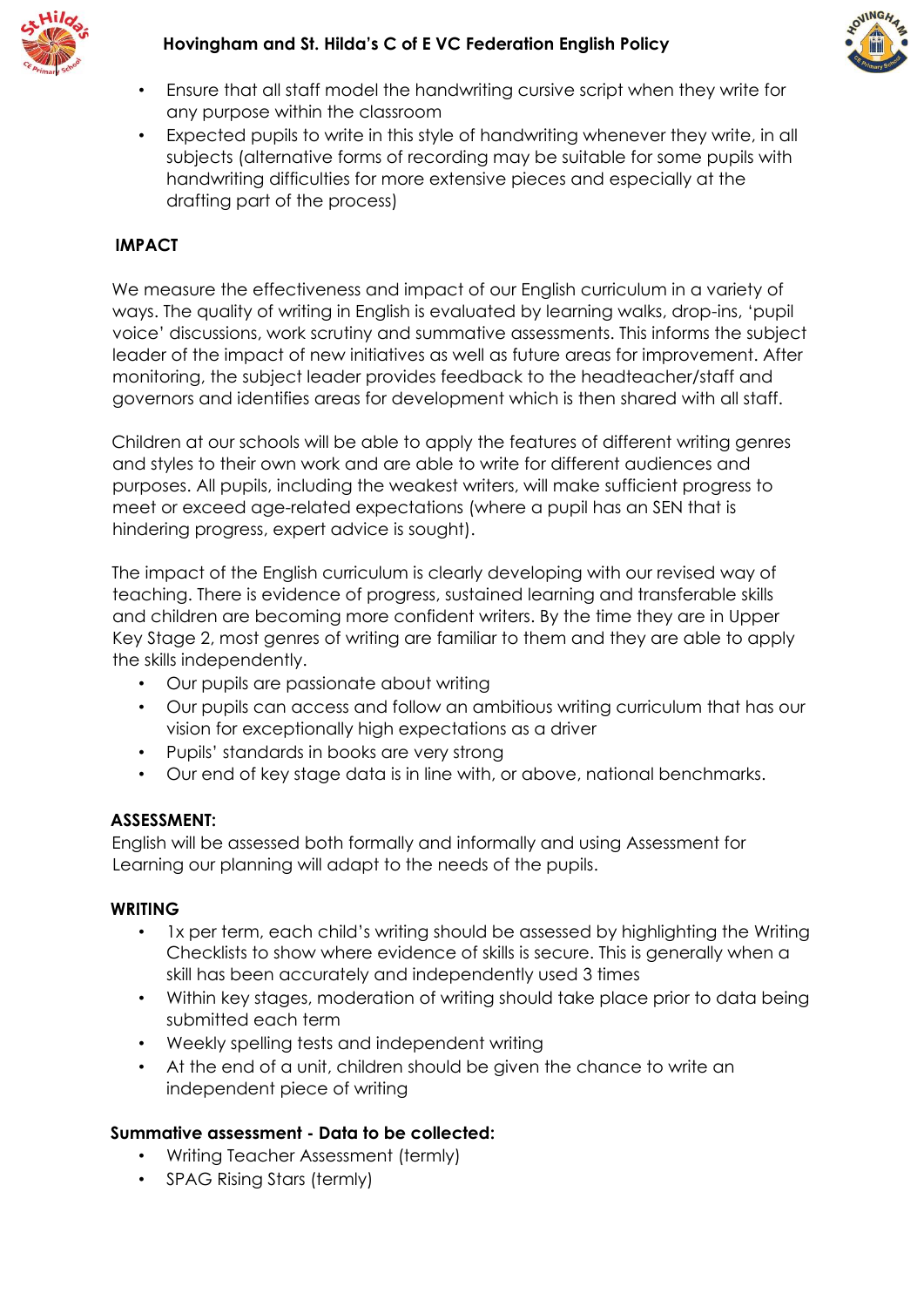



### **Cross-Curricular English Opportunities**

As well as daily English lessons, teachers will seek to take advantage of opportunities to make cross-curricular links. They will plan for pupils to practise and apply the skills, knowledge and understanding acquired through English lessons to other areas of the curriculum, the same standard of writing is expected as seen in English books.

#### **Impact:**

### **Assessment and Target Setting**

Pupil progress will be assessed in line with the Assessment Policy. Throughout the learning process, teachers use formative assessment to plan the next step in their teaching (based on what the children need to know in order to improve). 'Assessment for Learning' involves the child in thinking about what has worked well and points them towards what needs to be done to move forward in their learning. Once teachers have evidence from a few pieces of work, they highlight the writing criteria achieved by each child on the individual assessment grids. Teachers ensure the children's next steps for learning are identified and opportunities to develop these are incorporated in the next sequence of lessons.

#### **Inclusion**

We provide learning opportunities for all children so that they achieve as highly as they can. All children receive quality first English teaching on a daily basis and activities are differentiated or supported accordingly. In addition, where identified pupils are considered to require targeted support to enable them to work towards age-appropriate objectives, intervention programmes will be implemented.

# **ROLES AND RESPONSIBILITIES**

#### **The Headteacher, Senior Leadership & Management Team will:**

- Set high expectations and monitor and evaluate learning, teaching and progress towards targets every term
- Ensure there is a consistent whole school approach to learning and teaching in English in accordance with this policy
- Keep parents, governors and all staff well informed of developments
- Support the subject leader and individual teachers
- Regularly review the development of English through the monitoring and evaluation of English in the School Development Plan and Action Plan
- Provide appropriate CPD opportunities for staff

#### **Governors will:**

• Support the staff in implementing the school's policy and action plan for English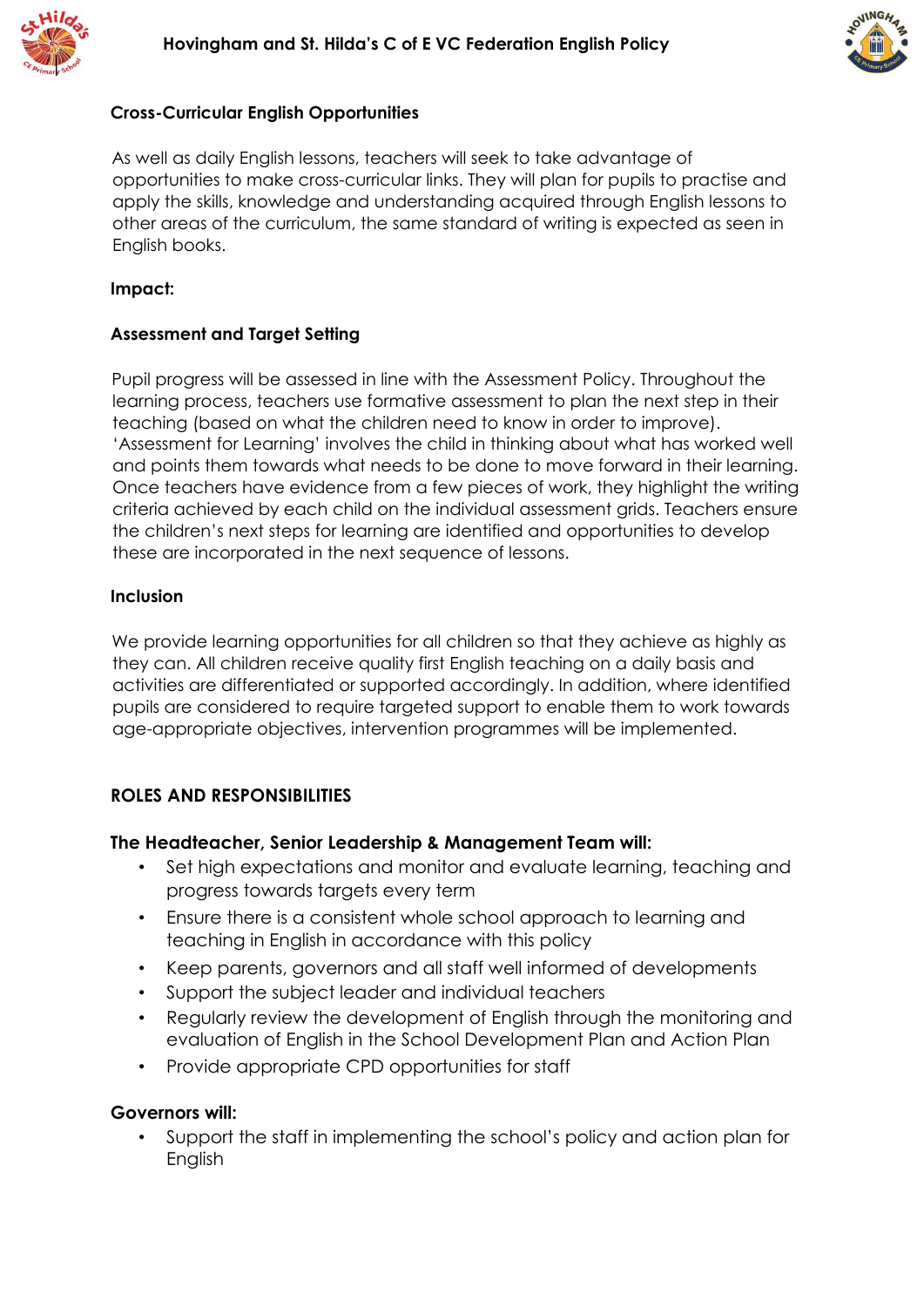



- Be well informed about the attainment, achievement and progress of pupils in English and how standards and achievement compare to the national picture and schools in similar contexts and locality
- Be involved in monitoring and reviewing progress on the development of English and planning further improvement
- Hold the school to account over standards and achievement

# **The English Subject Leaders for writing and reading will:**

- Lead by example, showing a thorough understanding of the subject and programs being used
- Offer support to teachers in areas of planning, teaching, learning and assessment
- Work alongside the Headteacher to monitor and evaluate teaching learning, attainment, achievement and progress of all groups of pupils.
- Identify training needs and plan and deliver training through Professional Development Meetings
- Monitor resources, identify areas of need, prioritise and purchase within the allocated budget

# **Role of the Class Teacher:**

- Plan, teach and assess learning through a daily English lesson, additional target times, reading sessions and cross curricular opportunities
- Plan provision to meet the learning needs of all children so they make good or better progress and achieve in line with their potential based on their prior attainment
- Regularly mark work, according to the school's Marking and Presentation policy and use this to identify individual and more general gaps in learning
- Allow the opportunity to follow up and edit based on the immediate feedback or live marking
- Monitor and keep a record of pupil progress
- Work with the SENCO to ensure that pupils with special educational needs and other vulnerable groups participate fully in the English lesson and have access to other provision as is necessary so that they make good progress and achieve well
- Maintain an up to date 'Working Wall' with resources that model and support learning linked to the current unit of teaching and make available more permanent resources that pupils will need throughout most units of work
- Teach spellings explicitly where not delivered through the phonics scheme
- Communicate with parents of the learning taking place in English and support parents and carers on how they can support the children at home

# **Support staff will:**

- Set high expectations of themselves and the children
- Have good subject knowledge in preparation for sessions
- Have a clear understanding of their role in lessons, reading sessions and intervention sessions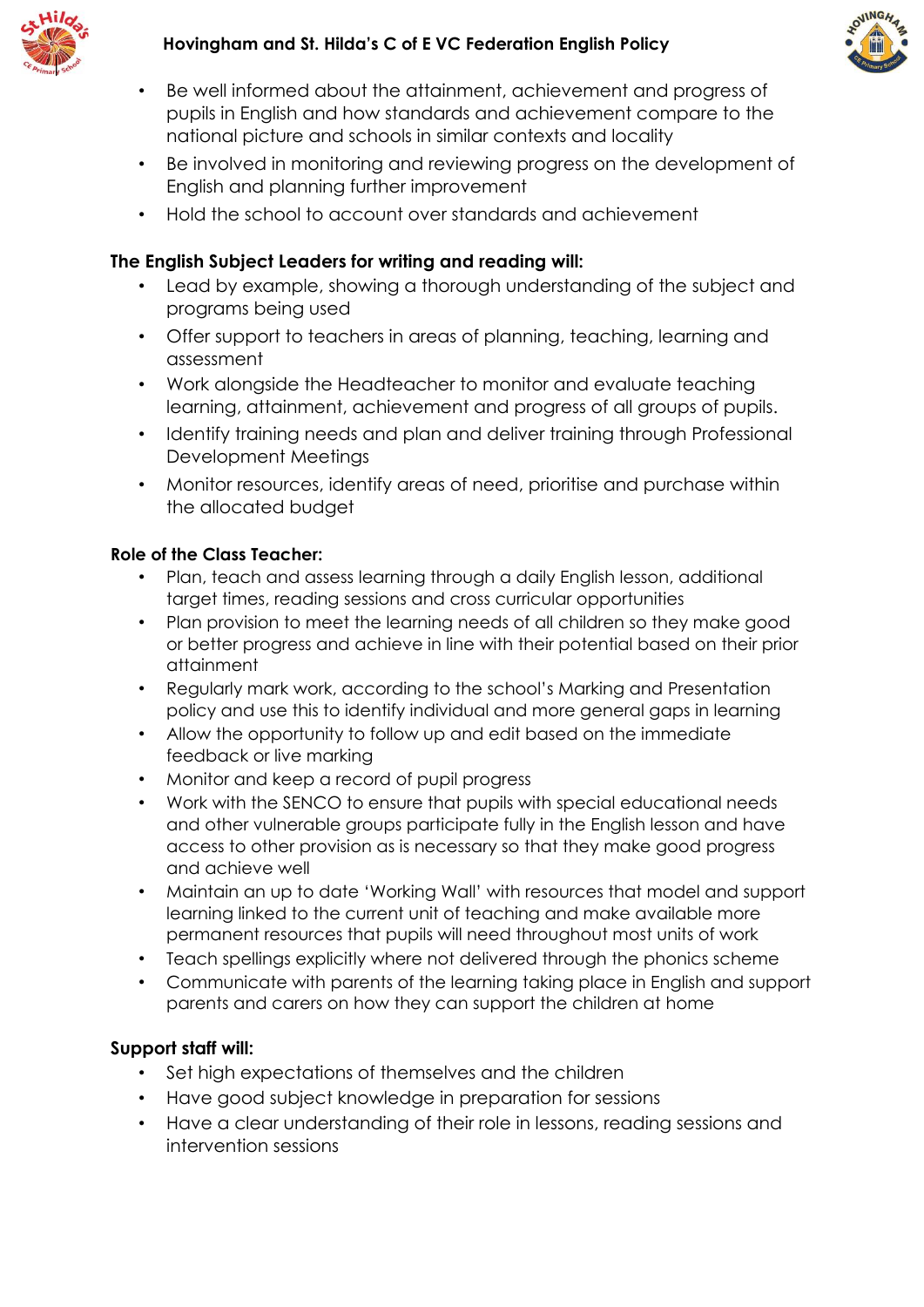



- Understand the specific learning before each lesson and intervention session, particularly for the child/children they are focussing on and communicate these to the children clearly
- Where appropriate prepare resources to support the steps to successfully understand the learning in each session
- Communicate progress the children have made in the session to the class teacher
- Undertake where possible continued professional development for learning and teaching in English
- Actively support in sessions

# **Parental Involvement: Parent/Carers will:**

- Be encouraged to develop positive attitudes to English and actively support their children
- Be well informed of their children's attainment, progress and achievement

We aim to involve parents in the development of children's skills, knowledge and understanding in English. Parents are involved in hearing children read and are encouraged to discuss books with them. Each term opportunities are offered so that parents can discuss their children's progress with their teacher.

Parents will receive assessment information by teacher assessment in their child's annual report and will receive the results of their child's statutory assessment in Phonics Assessments (Year 1) and SATs results (Year 2 and Year 6) which are published in accordance with government legislation.

Adopted: April 2022 Review: April 2023